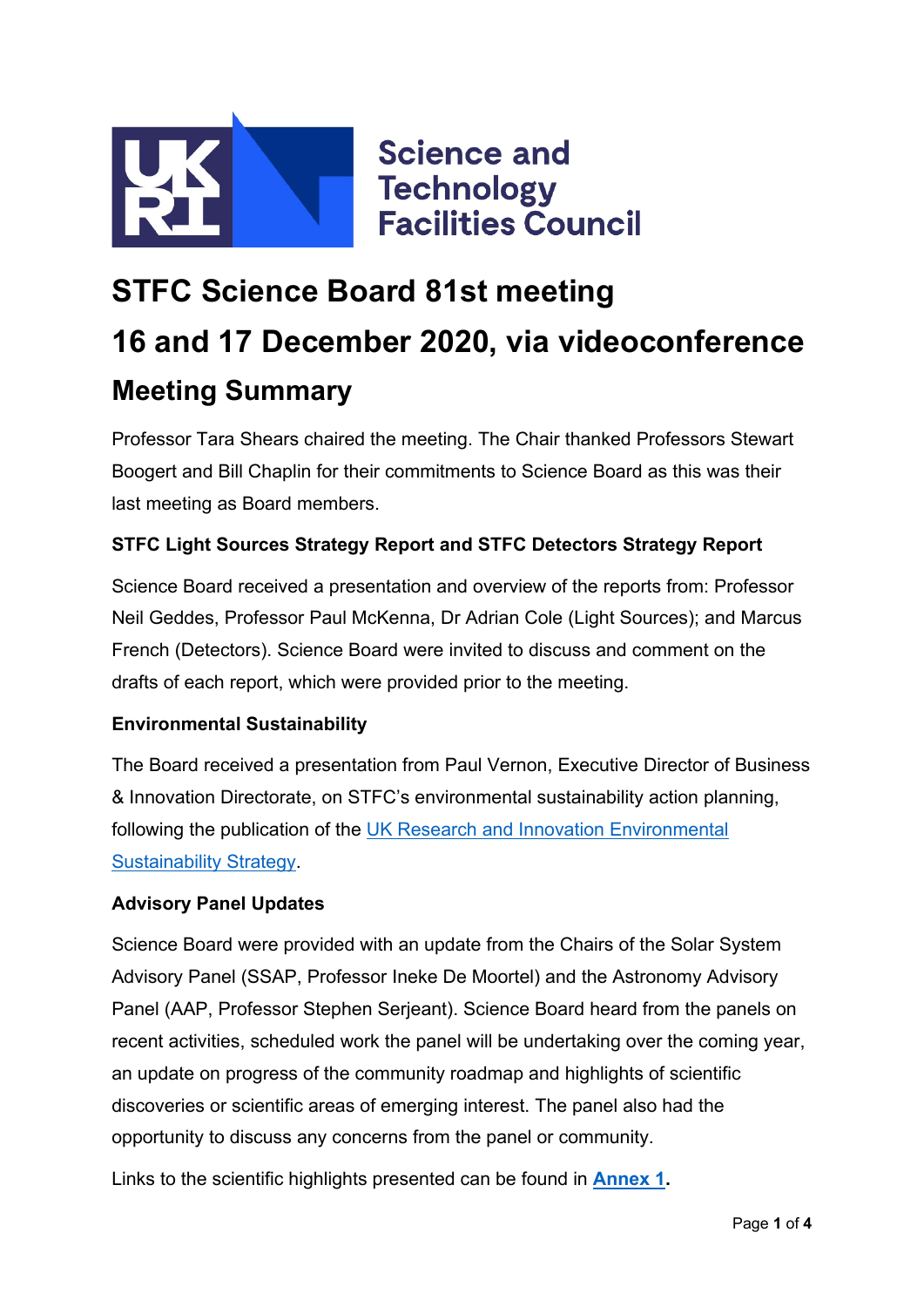#### **Funding Advice and Recommendations**

Science Board considered the following Project Peer Review Panel (PPRP) reports:

- SoftWare InFrastructure and Technology for High Energy Physics (SWIFT-HEP)
- The Cassegrain U-Band Efficient Spectrograph (CUBES): Bringing a unique capability to ESO's Very Large Telescope (VLT).

#### **Infrastructure Prioritisation Update**

Science Board received a proposed overview of the planned Infrastructure Prioritisation process for 2021 from Dr Ailidh Woodcock and Philip Amison and invited the Board to comment on and discuss any aspects which could be improved, including any feedback from the 2020 process.

#### **Standing items**

The minutes and actions from the October 2020 meeting were reviewed and the Chair and Deputy Chair provided the Board with an update on any matters arising from Council meetings.

Science Board received an update and additional commentary on the STFC update report from Professor Mark Thomson, Executive Chair of STFC, which included the UK's departure from the EU, the outcome of the spending review, an update on the 2020 Infrastructure Prioritisation process and the recent ratification of the Square Kilometre Array (SKA) treaty.

Information papers included, a Bibliometric Report of STFC funded publications and the new STFC Honour's process, which were noted by Science Board.

#### **Date of Next Meeting**

The next Science Board meeting will be held on 23 and 24 February (82nd meeting) 2021 by videoconference.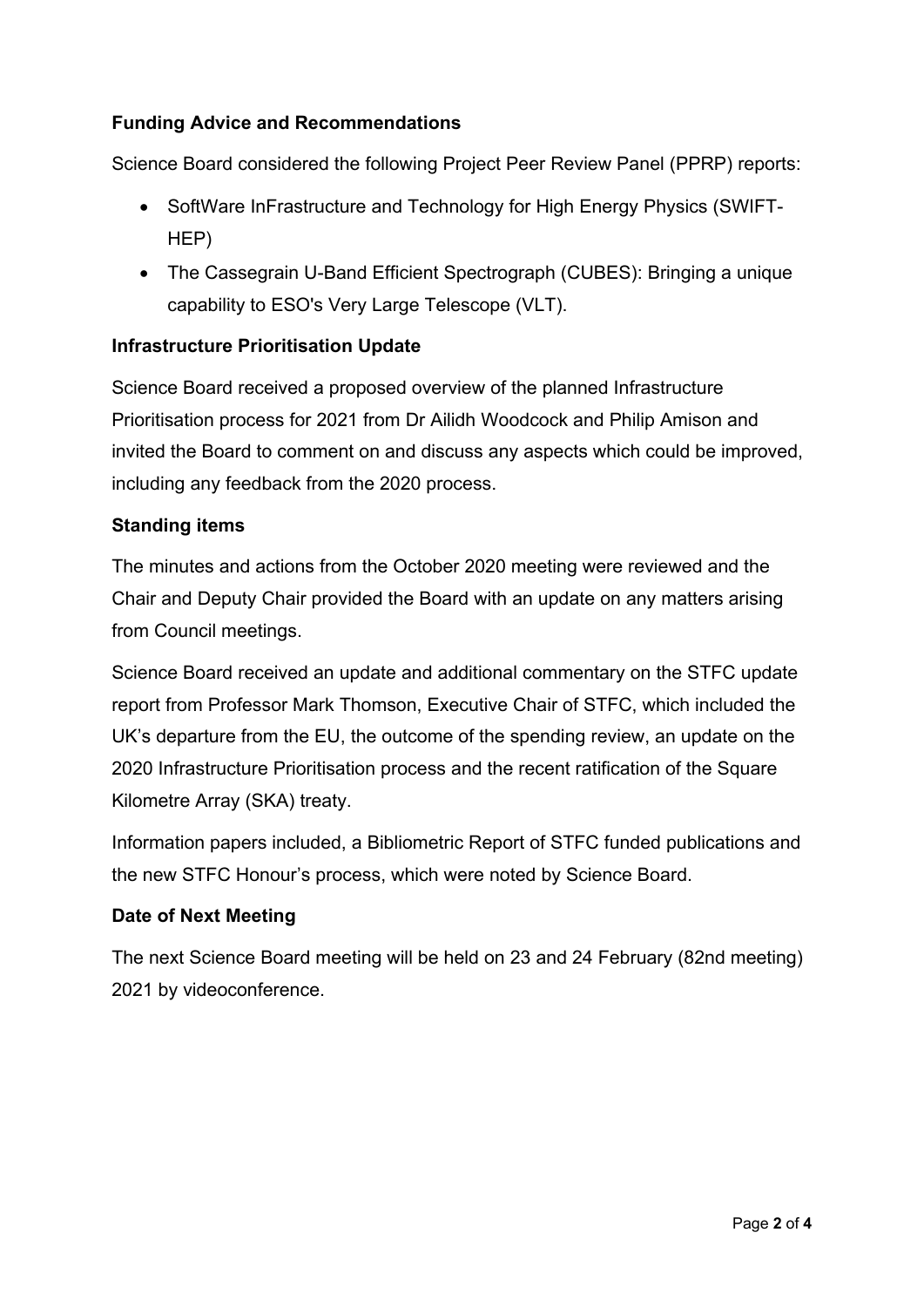### **Annexes**

## <span id="page-2-0"></span>**Annex 1: Links to scientific highlights presented by Advisory Panels** SSAP:

- 1. Solar Orbiter First Light: [https://sci.esa.int/web/solar-orbiter/-/solar-orbiter-s](https://sci.esa.int/web/solar-orbiter/-/solar-orbiter-s-first-images-reveal-campfires-on-thesun)[first-images-reveal-campfires-on-thesun](https://sci.esa.int/web/solar-orbiter/-/solar-orbiter-s-first-images-reveal-campfires-on-thesun) and [https://www.gov.uk/government/news/uk-built-spacecraft-captures-closest](https://www.gov.uk/government/news/uk-built-spacecraft-captures-closest-ever-imagesof-the-sun)[ever-imagesof-the-sun](https://www.gov.uk/government/news/uk-built-spacecraft-captures-closest-ever-imagesof-the-sun)
- 2. DKIST First Light:<https://nso.edu/inouye-solar-telescope-first-light/>
- 3. UK involvement in the Parker Solar Probe first results papers: Bale et al, Nature, Volume 576, Issue 7786, p.237-242, [https://doi.org/10.1038/s41586-](https://doi.org/10.1038/s41586-019-1818-7) [019-1818-7](https://doi.org/10.1038/s41586-019-1818-7) and Kasper et al, Nature, Volume 576, Issue 7786, p.228-231, <https://doi.org/10.1038/s41586-019-1813-z>
- 4. ESA selection of Comet Interceptor with UK Mission PI and substantial UK hardware:<https://www.cometinterceptor.space/>
- 5. UK scientists have been leading some of the characterisation of asteroid Bennu by NASA's OSIRIS-REx mission: Rozitis et al, Science Advances Volume 6, Issue. 41, eabc3699 (2020): <https://doi.org/10.1126/sciadv.abc3699>
- 6. Venus Phosphine Discovery with data from the ALMA and James Clerk Maxwell Telescope (JCMT): Greaves, J.S., Richards, A.M.S., Bains, W. et al. Phosphine gas in the cloud decks of Venus. Nat Astron (2020). <https://doi.org/10.1038/s41550-020-1174-4>

AAP:

- 1. Petersen, M.S., Peñarrubia, J. Detection of the Milky Way reflex motion due to the Large Magellanic Cloud infall. Nature Astronomy (2020). <https://doi.org/10.1038/s41550-020-01254-3>
- 2. Jones, Mark H.; Haswell, Carole A.; Barnes, John R.; Staab, Daniel; Heller, René, A Possible Transit of a Disintegrating Exoplanet in the Nearby Multiplanet System DMPP-1, The Astrophysical Journal Letters, Volume 895, Issue 1, id.L17, 10 pp. (2020)<http://doi.org/10.3847/2041-8213/ab8f2b>